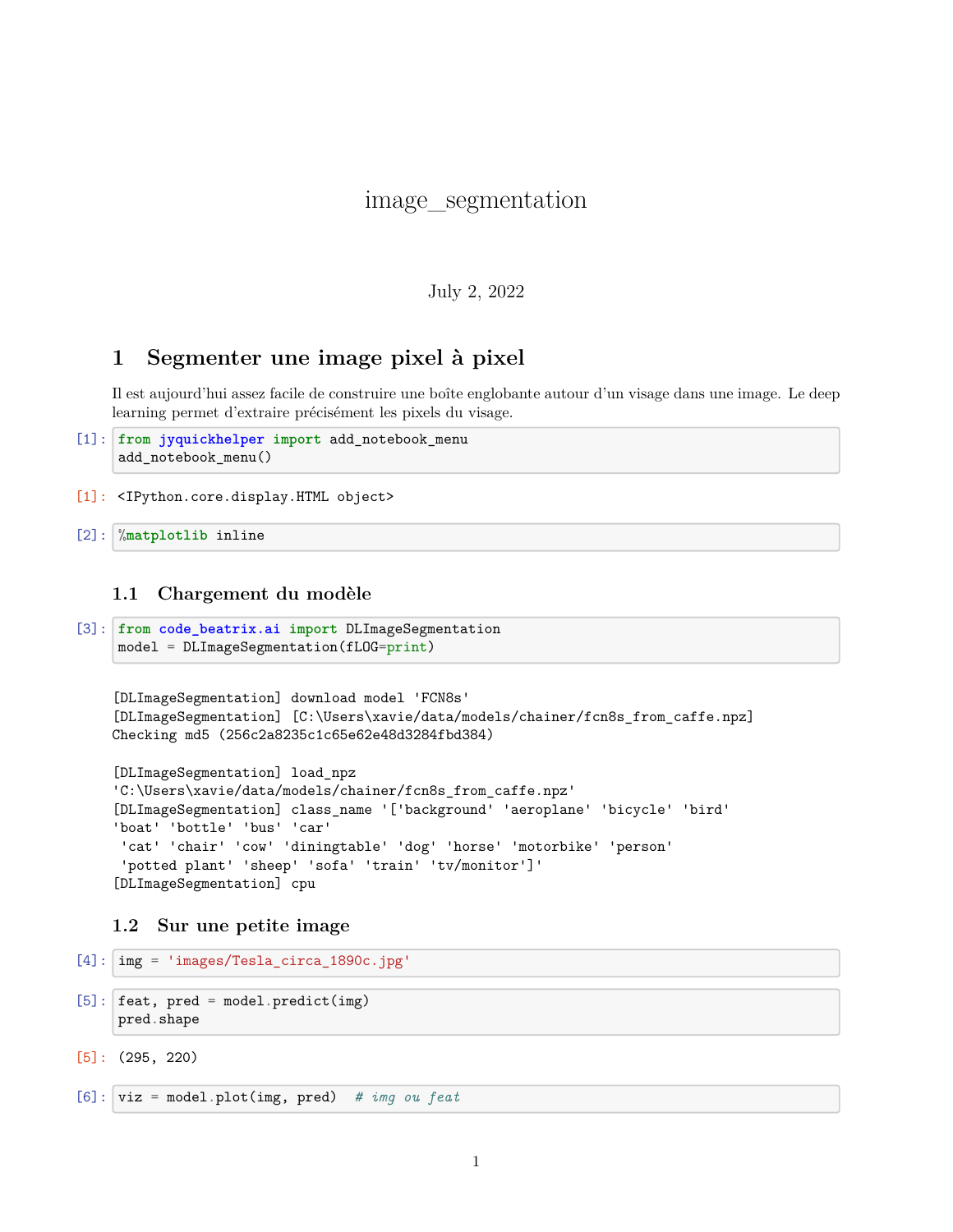c:\Python363\_x64\lib\site-packages\skimage\transform\\_warps.py:84: UserWarning: The default mode, 'constant', will be changed to 'reflect' in skimage 0.15. warn("The default mode, 'constant', will be changed to 'reflect' in "

[7]: **import skimage.io as skio** skio.imshow(viz)

[7]: <matplotlib.image.AxesImage at 0x18000a1a8d0>



### **1.3 Sur une image dont on change la taille**

```
[8]: from PIL import Image
      img = 'images/Tesla_circa_1890c.jpg'
      pilimg = Image.open(img)
 [9]: \vert si = pilimg.size
      piling2 = piling.resize((si[0]//2, si[1]//2))[10]: from skimage.io._plugins.pil_plugin import pil_to_ndarray
[11]: skimg = pil_to_ndarray(pilimg2)
      skimg.shape
[11]: (147, 110, 3)
[12]: feat, pred = model.predict(skimg)
      pred.shape
```

```
[12]: (147, 110)
```
 $[13]$ : viz = model.plot(skimg, pred)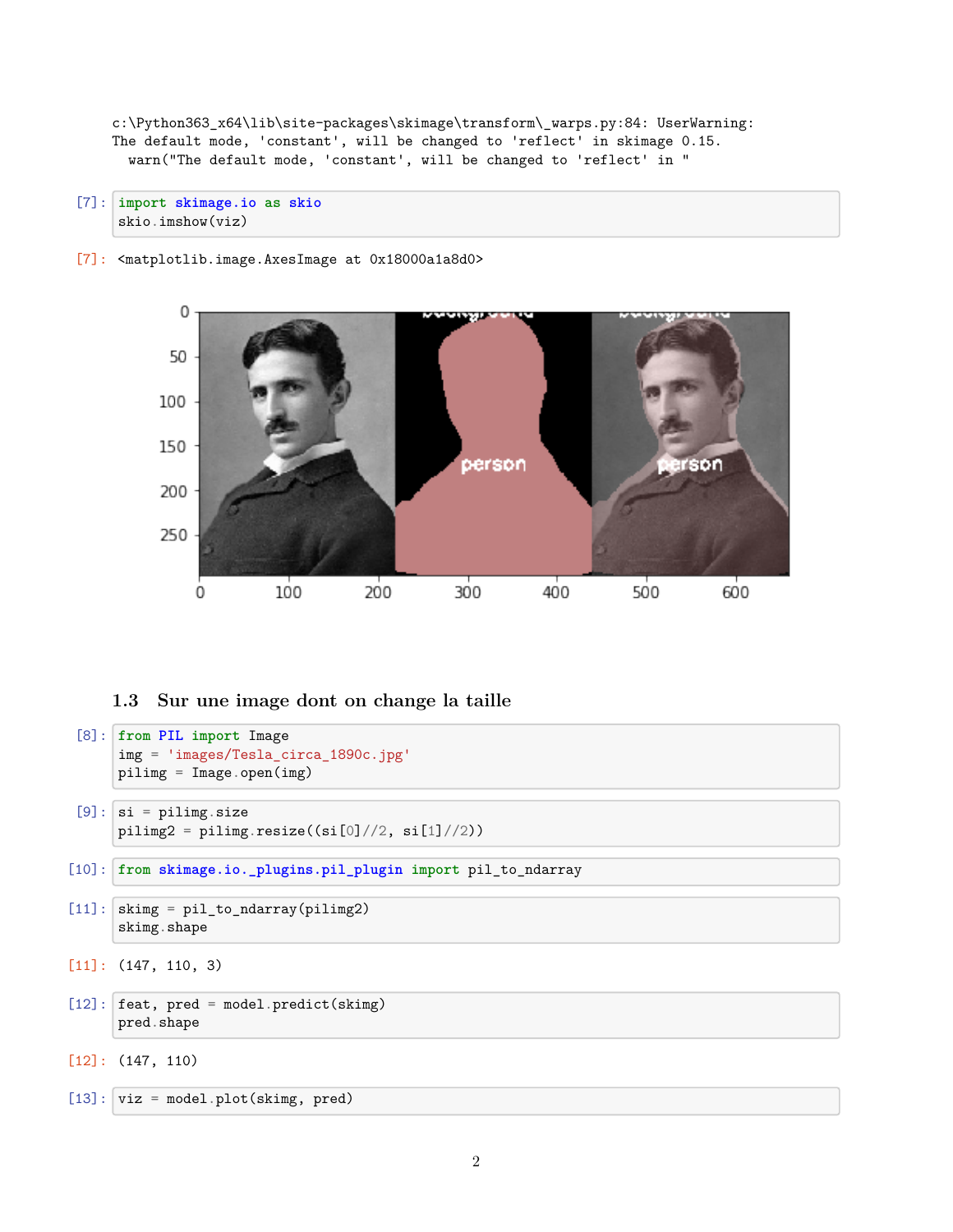c:\Python363\_x64\lib\site-packages\skimage\transform\\_warps.py:84: UserWarning: The default mode, 'constant', will be changed to 'reflect' in skimage 0.15. warn("The default mode, 'constant', will be changed to 'reflect' in "

[14]: skio.imshow(viz)

[14]: <matplotlib.image.AxesImage at 0x18001a8bd68>



#### **1.4 Sur une grande image**

- $[15]$ :  $\frac{1}{\text{img}}$  = 'images/h2015\_2.jpg'
- $[16]$ : pilimg = Image.open(img)
- $[17]$ :  $\vert$  si = pilimg.size  $piling2 = pilingresize((si[0]//2, si[1]//2))$
- $[18]$ : skimg = pil\_to\_ndarray(pilimg2) skimg.shape
- [18]: (456, 684, 3)
- [19]: skio.imshow(skimg)
- [19]: <matplotlib.image.AxesImage at 0x1800210b9e8>